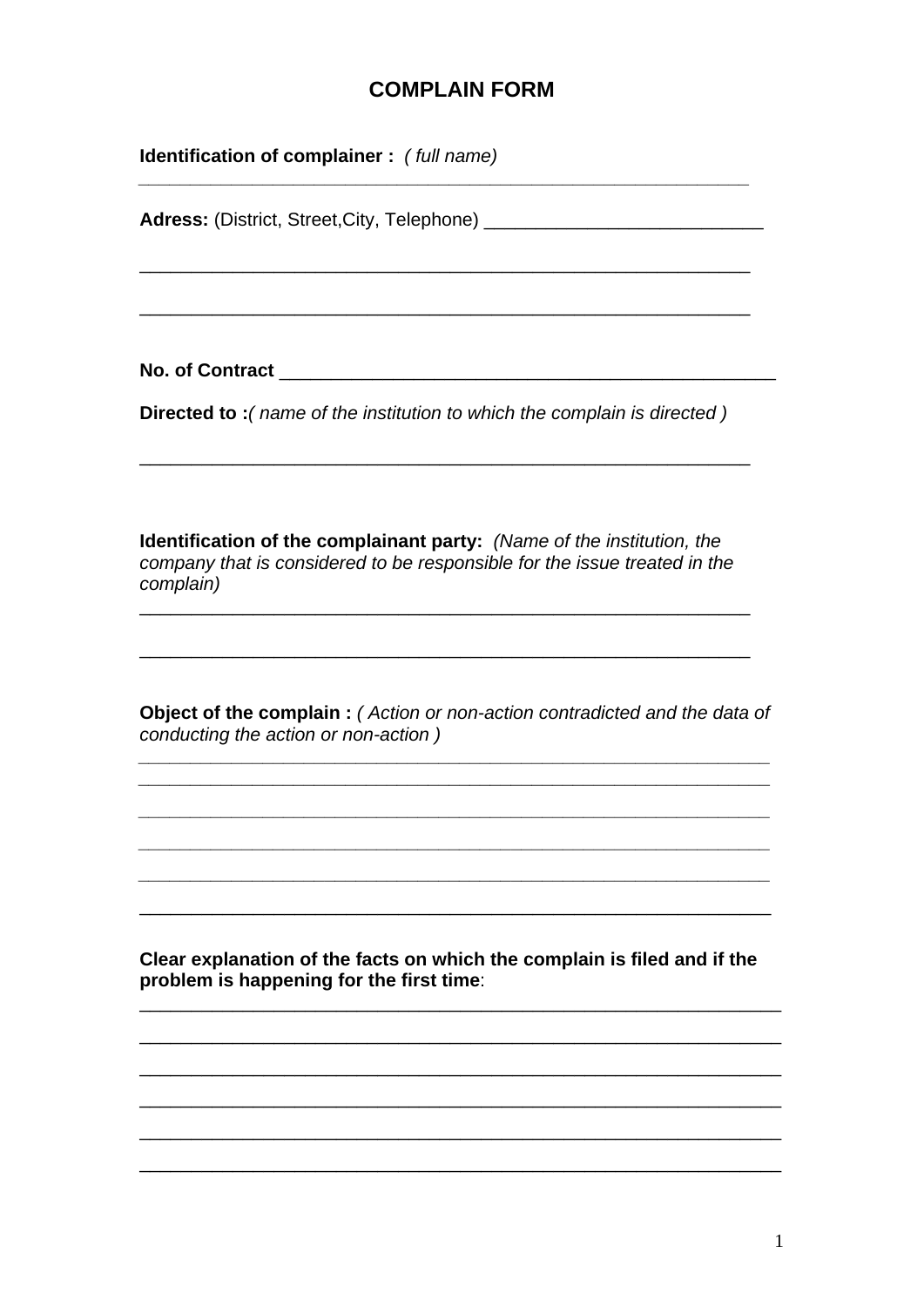Calculation of the effect or financial burden caused by the pretended action or non-action:

 $\sim$ 

 $\mathbb{R}^2$ 

÷.